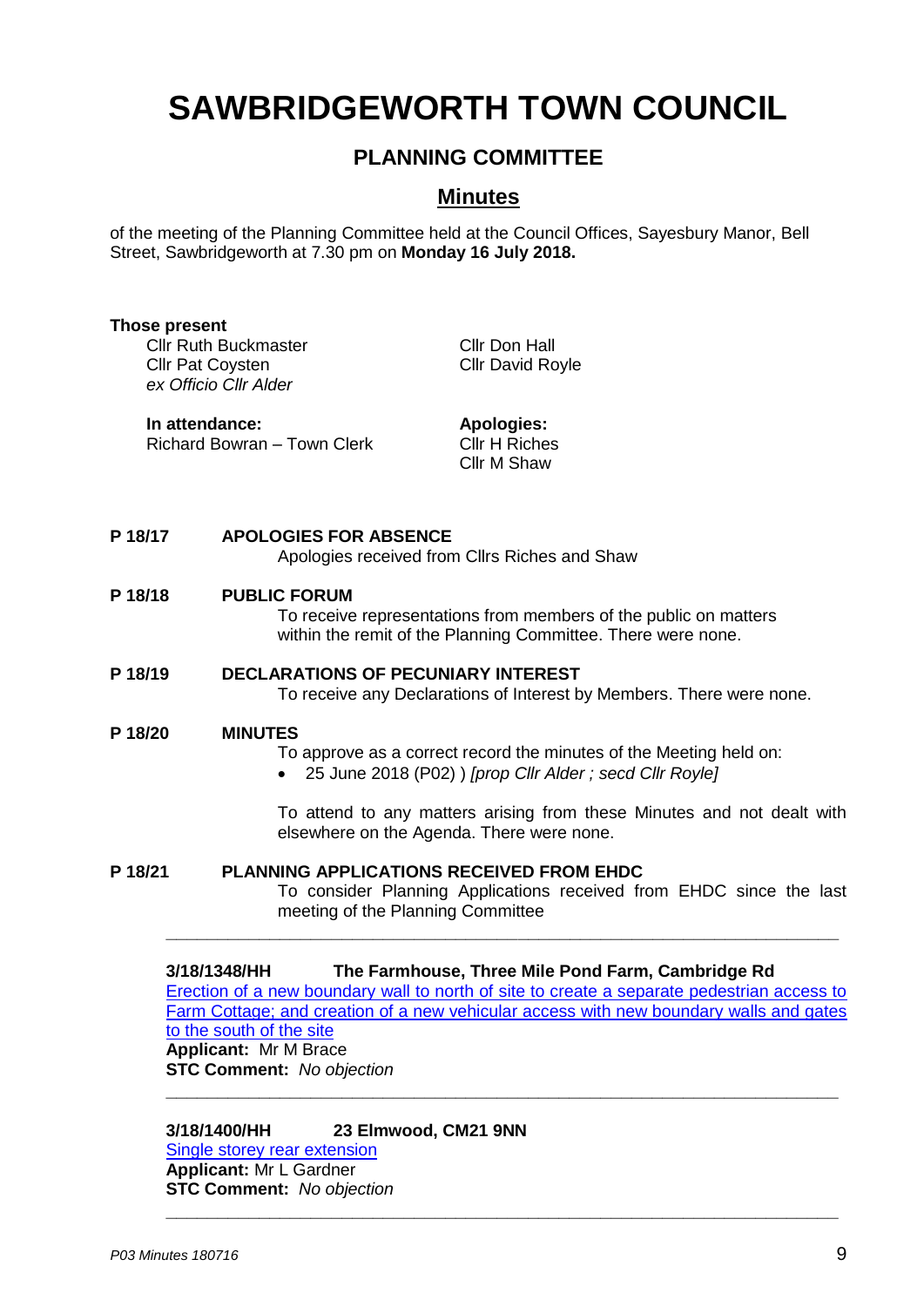#### **3/18/1415/HH 10 Stoneleigh, CM21 0BT**

[Removal of conservatory. Proposed part two storey/part single side extension](https://publicaccess.eastherts.gov.uk/online-applications/applicationDetails.do?activeTab=documents&keyVal=PAKSFEGLMGG00)

**\_\_\_\_\_\_\_\_\_\_\_\_\_\_\_\_\_\_\_\_\_\_\_\_\_\_\_\_\_\_\_\_\_\_\_\_\_\_\_\_\_\_\_\_\_\_\_\_\_\_\_\_\_\_\_\_\_\_\_\_\_\_\_\_\_**

**\_\_\_\_\_\_\_\_\_\_\_\_\_\_\_\_\_\_\_\_\_\_\_\_\_\_\_\_\_\_\_\_\_\_\_\_\_\_\_\_\_\_\_\_\_\_\_\_\_\_\_\_\_\_\_\_\_\_\_\_\_\_\_\_\_**

**Applicant:** Mr & Mrs Kozan Ali **STC Comment:** *No objection*

#### **3/18/1428/HH 10 Brook Road, CM21 9HA**

[Single storey rear extension and associated internal alterations](https://publicaccess.eastherts.gov.uk/online-applications/applicationDetails.do?activeTab=documents&keyVal=PAMN2HGLMH400) **Applicant:** Mr Simon Taylor **STC Comment:** *No objection*

**3/18/1516/PNHH 11 East Drive, CM21**

[Single storey rear extension. Depth 8 metres, maximum height 3 metres, eaves height 3](https://publicaccess.eastherts.gov.uk/online-applications/applicationDetails.do?activeTab=documents&keyVal=PB8G11GL04O00)  [metres](https://publicaccess.eastherts.gov.uk/online-applications/applicationDetails.do?activeTab=documents&keyVal=PB8G11GL04O00) **Applicant:** Mr Robert Montague **STC Comment:** *Objection. Overdevelopment of site.* 

**\_\_\_\_\_\_\_\_\_\_\_\_\_\_\_\_\_\_\_\_\_\_\_\_\_\_\_\_\_\_\_\_\_\_\_\_\_\_\_\_\_\_\_\_\_\_\_\_\_\_\_\_\_\_\_\_\_\_\_\_\_\_\_\_\_**

**\_\_\_\_\_\_\_\_\_\_\_\_\_\_\_\_\_\_\_\_\_\_\_\_\_\_\_\_\_\_\_\_\_\_\_\_\_\_\_\_\_\_\_\_\_\_\_\_\_\_\_\_\_\_\_\_\_\_\_\_\_\_\_\_\_**

**P 18/22 LATE PLANNING APPLICATIONS**

To deal with Planning Applications received from EHDC following the Publication of this Agenda and received before 13 July 2018. There were none.

### **P 18/23 PLANNING DECISIONS MADE BY EHDC**

To receive Planning Decisions from EHDC

# **3/18/0791/FUL Lnd Rr of Westwood Park, London Rd, Spellbrook, CM23 4AU**

**\_\_\_\_\_\_\_\_\_\_\_\_\_\_\_\_\_\_\_\_\_\_\_\_\_\_\_\_\_\_\_\_\_\_\_\_\_\_\_\_\_\_\_\_\_\_\_\_\_\_\_\_\_\_\_\_\_\_\_\_\_\_\_\_\_**

Erection of 2no. bungalows with associated garaging and access

**Applicant:** Westwood Developments

## *STC Comment:* No objection

*EHDC Decision:* Refused. "The proposed development would result in the loss of an employment use and insufficient evidence has been submitted to demonstrate that the retention of the site for employment use has been fully explored without success. The proposal is therefore contrary to Policy EDE2 of the East Herts Local Plan Second Review April 2007"

**\_\_\_\_\_\_\_\_\_\_\_\_\_\_\_\_\_\_\_\_\_\_\_\_\_\_\_\_\_\_\_\_\_\_\_\_\_\_\_\_\_\_\_\_\_\_\_\_\_\_\_\_\_\_\_\_\_\_\_\_\_\_\_\_\_**

**\_\_\_\_\_\_\_\_\_\_\_\_\_\_\_\_\_\_\_\_\_\_\_\_\_\_\_\_\_\_\_\_\_\_\_\_\_\_\_\_\_\_\_\_\_\_\_\_\_\_\_\_\_\_\_\_\_\_\_\_\_\_\_\_\_**

#### **3/18/0791/LBC 17 High Wych Road, Sawbridgeworth, CM21 0AY**

Replacement non-illuminated timber fascia and removal of amenity boards **Applicant:** Hand & Crown *STC Comment:* No objection

*EHDC Decision:* Granted **\_\_\_\_\_\_\_\_\_\_\_\_\_\_\_\_\_\_\_\_\_\_\_\_\_\_\_\_\_\_\_\_\_\_\_\_\_\_\_\_\_\_\_\_\_\_\_\_\_\_\_\_\_\_\_\_\_\_\_\_\_\_\_\_\_**

#### **3/18/0793/HH 22 Barnard Road, CM21 9DY**

Single and two storey rear extensions and removal of chimney **Applicant:** Mr & Mrs Swanton **STC Comment:** No objection *EHDC Decision:* Granted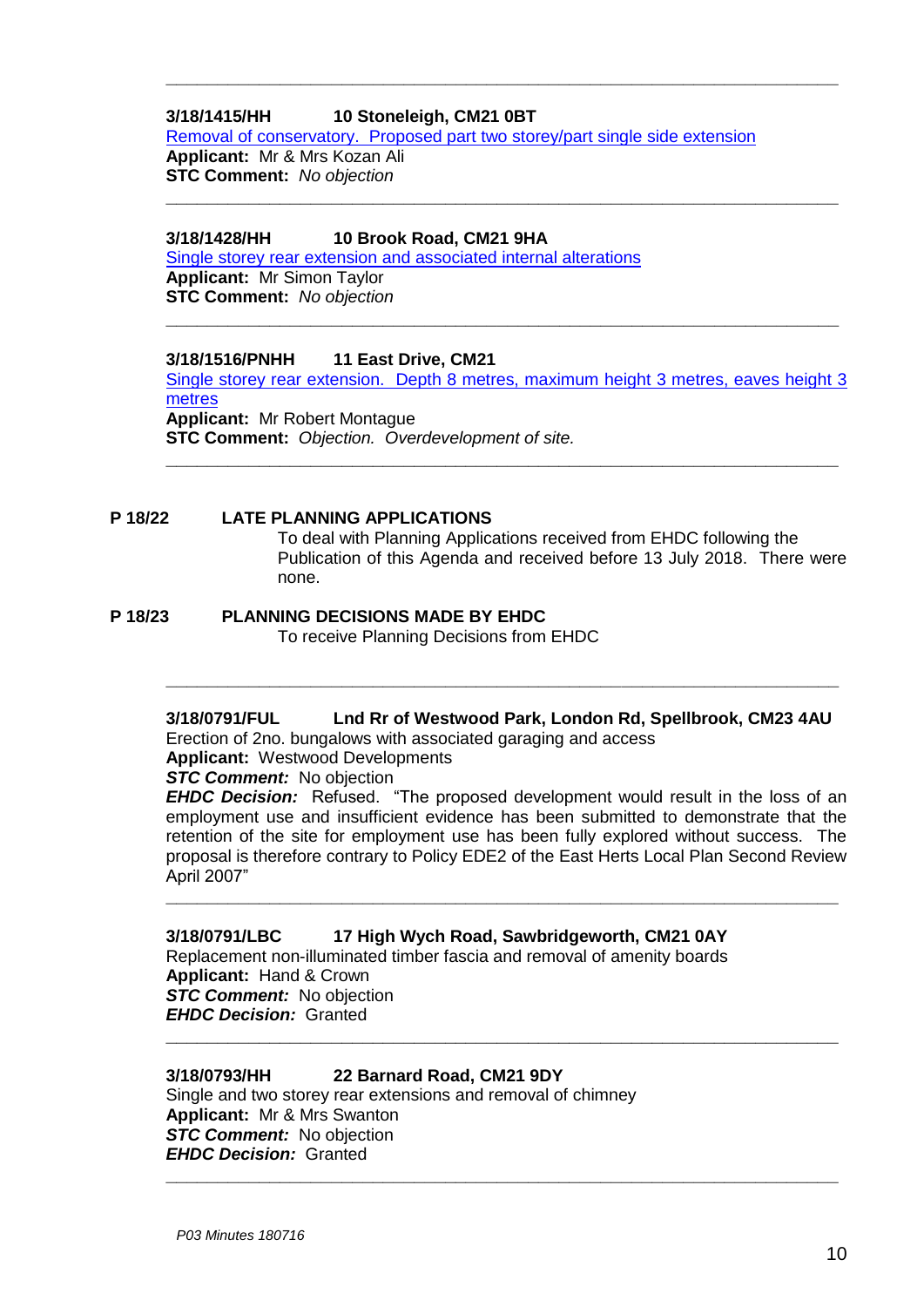#### **3/18/0822/HH 89 London Road, CM21 9JJ**

Single storey rear extension **Applicant:** Mr & Mrs Lancaster-Buck *STC Comment:* No objection *EHDC Decision:* Granted

#### **3/18/0823/LBC 89 London Road, CM21 9JJ**

Single storey rear extension **Applicant:** Mr & Mrs Lancaster-Buck **STC Comment:** No objection *EHDC Decision:* Granted

#### **3/18/0824/HH 89 London Road, CM21 9JJ**

Single storey rear extension with pitched roof **Applicant:** Mr & Mrs Lancaster-Buck **STC Comment:** No objection *EHDC Decision:* Granted

#### **3/18/0825/LBC 89 London Road, CM21 9JJ**

Ground floor rear extension with pitched roof **Applicant:** Mr & Mrs Lancaster-Buck **STC Comment:** No objection *EHDC Decision:* Granted

#### **3/18/0958/HH 38 Sayesbury Road, CM21 0EB**

Removal of existing rear extension. Erection of single storey rear and side extension, enlarged first floor side window opening and replace first floor front and rear windows **Applicant:** Mr & Mrs Barr *STC Comment:* No objection *EHDC Decision:* Granted

**\_\_\_\_\_\_\_\_\_\_\_\_\_\_\_\_\_\_\_\_\_\_\_\_\_\_\_\_\_\_\_\_\_\_\_\_\_\_\_\_\_\_\_\_\_\_\_\_\_\_\_\_\_\_\_\_\_\_\_\_\_\_\_\_\_**

**\_\_\_\_\_\_\_\_\_\_\_\_\_\_\_\_\_\_\_\_\_\_\_\_\_\_\_\_\_\_\_\_\_\_\_\_\_\_\_\_\_\_\_\_\_\_\_\_\_\_\_\_\_\_\_\_\_\_\_\_\_\_\_\_\_**

**\_\_\_\_\_\_\_\_\_\_\_\_\_\_\_\_\_\_\_\_\_\_\_\_\_\_\_\_\_\_\_\_\_\_\_\_\_\_\_\_\_\_\_\_\_\_\_\_\_\_\_\_\_\_\_\_\_\_\_\_\_\_\_\_\_**

**\_\_\_\_\_\_\_\_\_\_\_\_\_\_\_\_\_\_\_\_\_\_\_\_\_\_\_\_\_\_\_\_\_\_\_\_\_\_\_\_\_\_\_\_\_\_\_\_\_\_\_\_\_\_\_\_\_\_\_\_\_\_\_\_\_**

**\_\_\_\_\_\_\_\_\_\_\_\_\_\_\_\_\_\_\_\_\_\_\_\_\_\_\_\_\_\_\_\_\_\_\_\_\_\_\_\_\_\_\_\_\_\_\_\_\_\_\_\_\_\_\_\_\_\_\_\_\_\_\_\_\_**

#### **3/18/0990/HH 19 West Road, CM21 0BJ**

Single storey side and rear extension, alterations to roof at first floor and insertion of dormer windows to front and rear

**Applicant:** Mr Hibbert

**STC Comment:** Objection. The proposal would render the property out of keeping with the street scene.

*EHDC Decision:* Refused. Out of keeping with street scene. Contrary to policies ENV1, ENV5 & ENV6

**\_\_\_\_\_\_\_\_\_\_\_\_\_\_\_\_\_\_\_\_\_\_\_\_\_\_\_\_\_\_\_\_\_\_\_\_\_\_\_\_\_\_\_\_\_\_\_\_\_\_\_\_\_\_\_\_\_\_\_\_\_\_\_\_\_**

#### **3/18/1038/HH 7 Reedings Way, CM21 9DX**

Two storey rear, single storey front extensions and insertion of roof light to front elevation **Applicant:** Mrs Ayse Casey **STC Comment:** No objection *EHDC Decision:* Granted

**\_\_\_\_\_\_\_\_\_\_\_\_\_\_\_\_\_\_\_\_\_\_\_\_\_\_\_\_\_\_\_\_\_\_\_\_\_\_\_\_\_\_\_\_\_\_\_\_\_\_\_\_\_\_\_\_\_\_\_\_\_\_\_\_\_**